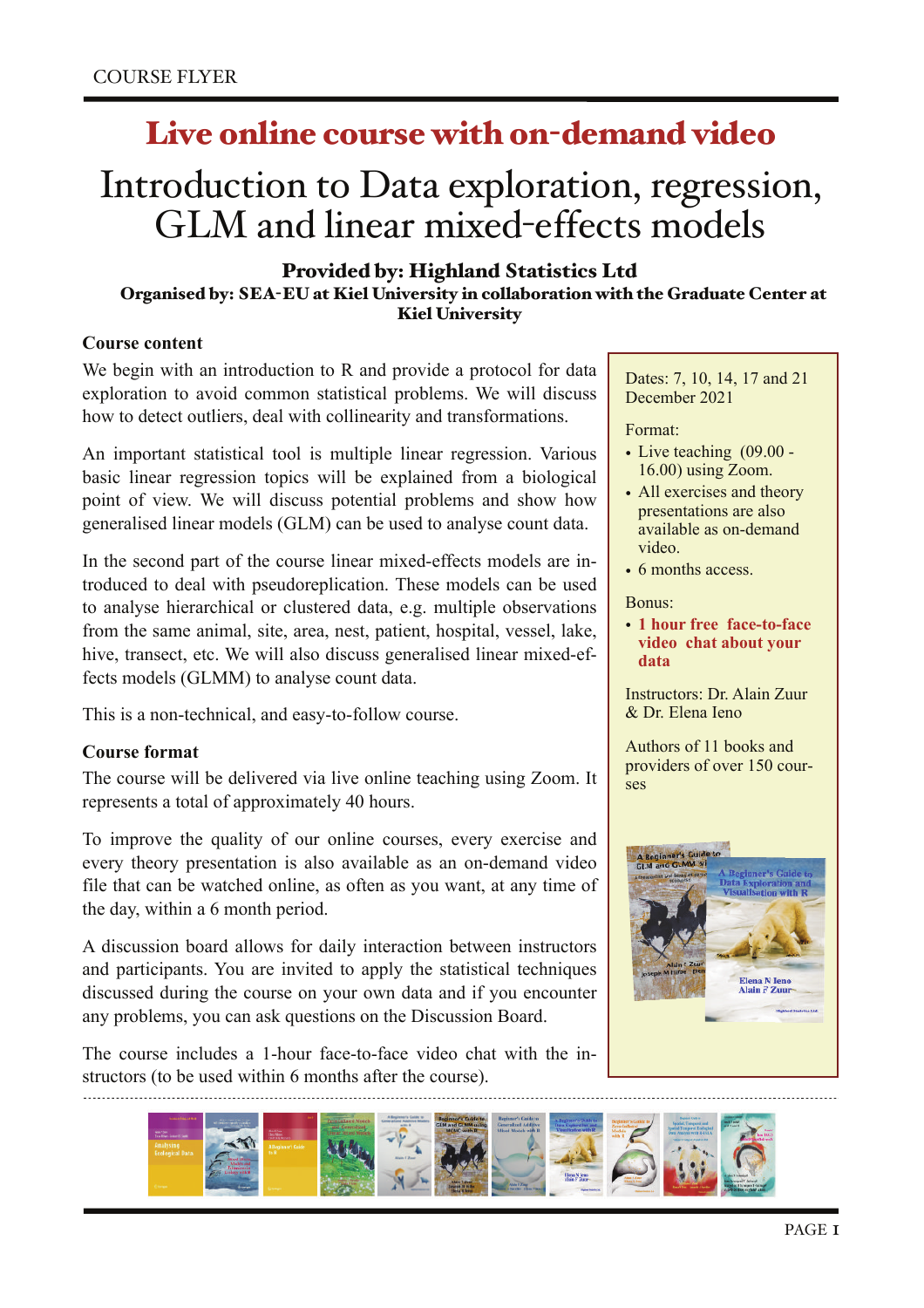#### COURSE CONTENT

#### **Module 1 (Tuesday 7 December 2021) consists of 5 on-demand videos**

- General introduction.
- Introduction to R.
- Theory presentation on data exploration.
- Two exercises on data exploration.

#### **Module 2 (Friday 10 December 2021) consists of 4 on-demand videos**

- Theory presentation bivariate linear regression.
- Exercise on bivariate linear regression.
- Theory presentation multiple linear regression.
- One exercise

# **Module 3 (Tuesday 14 December 2021) consists of 7 on-demand video files**

- Theory presentation on interactions in multiple linear regression models.
- One exercise.
- Theory presentation on Poisson and negative binomial distributions.
- Theory presentation on Poisson GLM.
- Exercise Poisson GLM.
- Theory presentation on negative binomial GLM.
- Exercise negative binomial GLM.

#### **Module 4 (Friday 17 December 2021) consists of 4 on-demand videos**

- Catching up.
- Introduction to matrix notation.
- Theory presentation for linear mixed-effects models for nested data.
- Two exercises on linear mixed-effects models with random intercepts.
- Comparing lme4/nlme/glmmTMB results.

#### **Module 5 ((Tuesday 21 December 2021)) consists of 3 on-demand videos**

- Catching up
- Exercise on Poisson GLMM
- Exercise on Negative binomial GLMM
- Exercise on Negative binomial GLMM (time allowing)